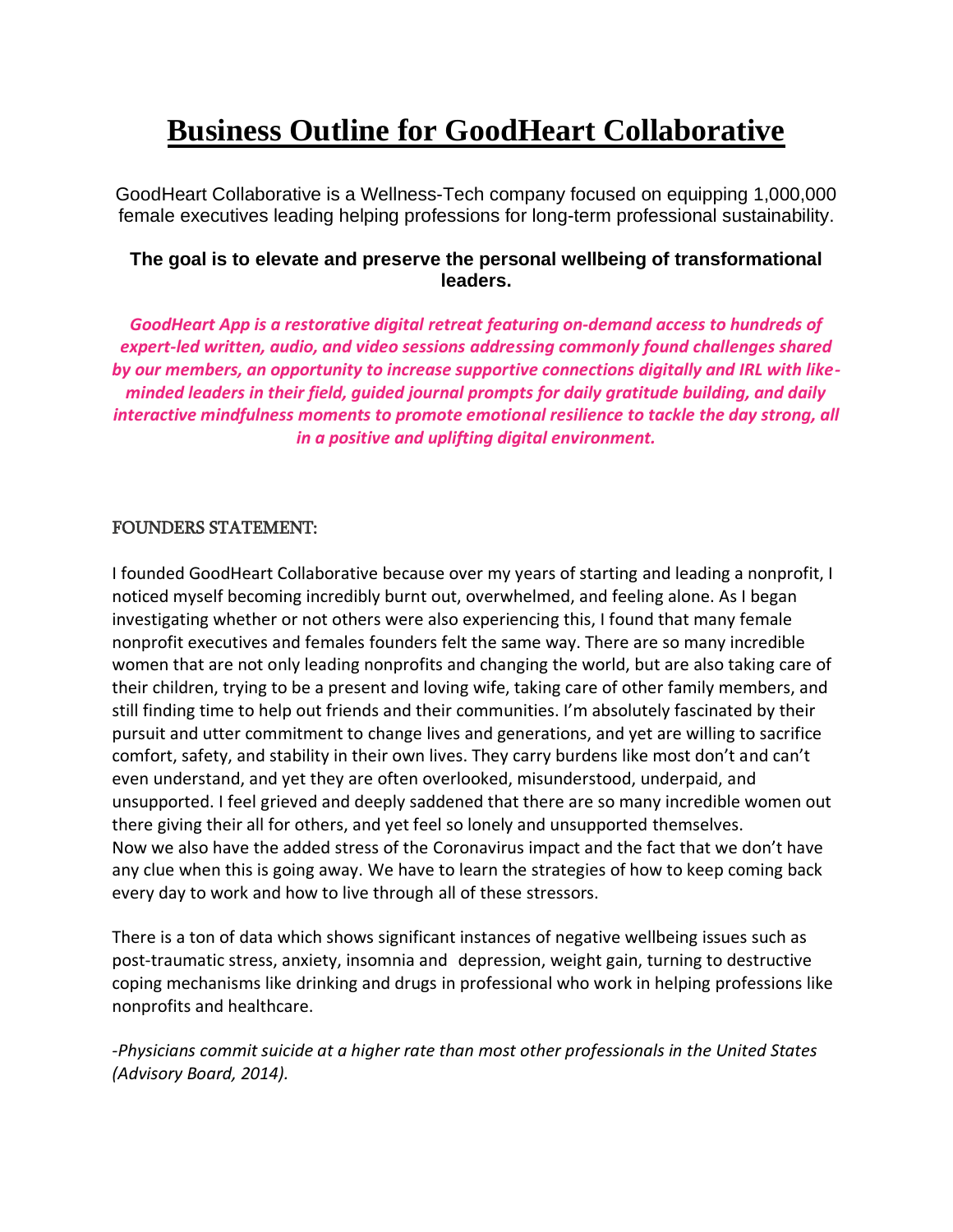*-Pastors or clergy show that 70% constantly fight depression and over 50% feel so "discouraged" that they would "leave the ministry if they could" (Atkinson, 2015; Krejcir, 2016)*

*-The leader who has been frequently labeled "mission-based," in a "helping profession" and performing "emotional labor" the most are those of human service nonprofit organizations (Hasenfeld, 2009). This group has been known to go above and beyond what is considered normal and customary work, often giving more of themselves to their work than what they receive back (Eschenfelder, 2012). This not only negatively influences their personal wellbeing (Schaufeli et al., 2008) but decreases their leadership effectiveness (Chen & Silverthorne, 2005).*

*-For the nonprofit CEO, there is minimal research on, and minimal resources available for, this demographic. They are, however, hungry for knowledge both on how to succeed and how to stay healthy while doing so. -* THE SUSTAINABILITY OF NONPROFIT LEADERS: PRINCIPLES AND PRACTICES THAT ENCOURAGE AND RESTORE PERSONAL WELLBEING AND PROFESSIONAL EFFECTIVENESS

Self-care and a healthy self-relationship is vital for everyone because we can only take on so much before our bodies and minds just start breaking down and crushing due to the stress of it all. I want to provide helpful resources so that executives leading these organizations can have stamina and resilience in the months to come. Now, more than ever, is the time to focus on strengthening these leaders by providing support and wrap around services that are evidencebased and proven to help build resilience and stamina so they can continue to fight and show up strong every day. Communities and lives are literally counting on them. When we strengthen the leaders of these organizations, we strengthen the org itself, because when leaders are healthy, strong, and focused, they pass that down to their teams and then their teams can provide the best care and support to the clients they work directly with each day. My hope is that GoodHeart Collaborative will provide a space which is exclusive to what these women are seeking.

# THE PROBLEM

The nonprofit sector and other helping careers are oftentimes very rewarding but can be incredibly difficult to work in. To the detriment of our communities, and our world, we are losing talented, experienced, compassionate, and innovative world changers, often due to the lack of support and unrealistic demands put on nonprofits and their leaders. There are many who have had the nonprofit world negatively impact them deeply and some to the point where their burnout, lack of support, heavy workloads, and low pay has caused them to not only leave their organizations, but their profession altogether. *The result is these fields are losing highly qualified women because of something that could be prevented.* "There is no question that turnover of a CEO has a long-term negative impact with a high cost missionally and financially through lost time, relationships, staffing, and program interruptions (Gibelman & Gelman, 2002).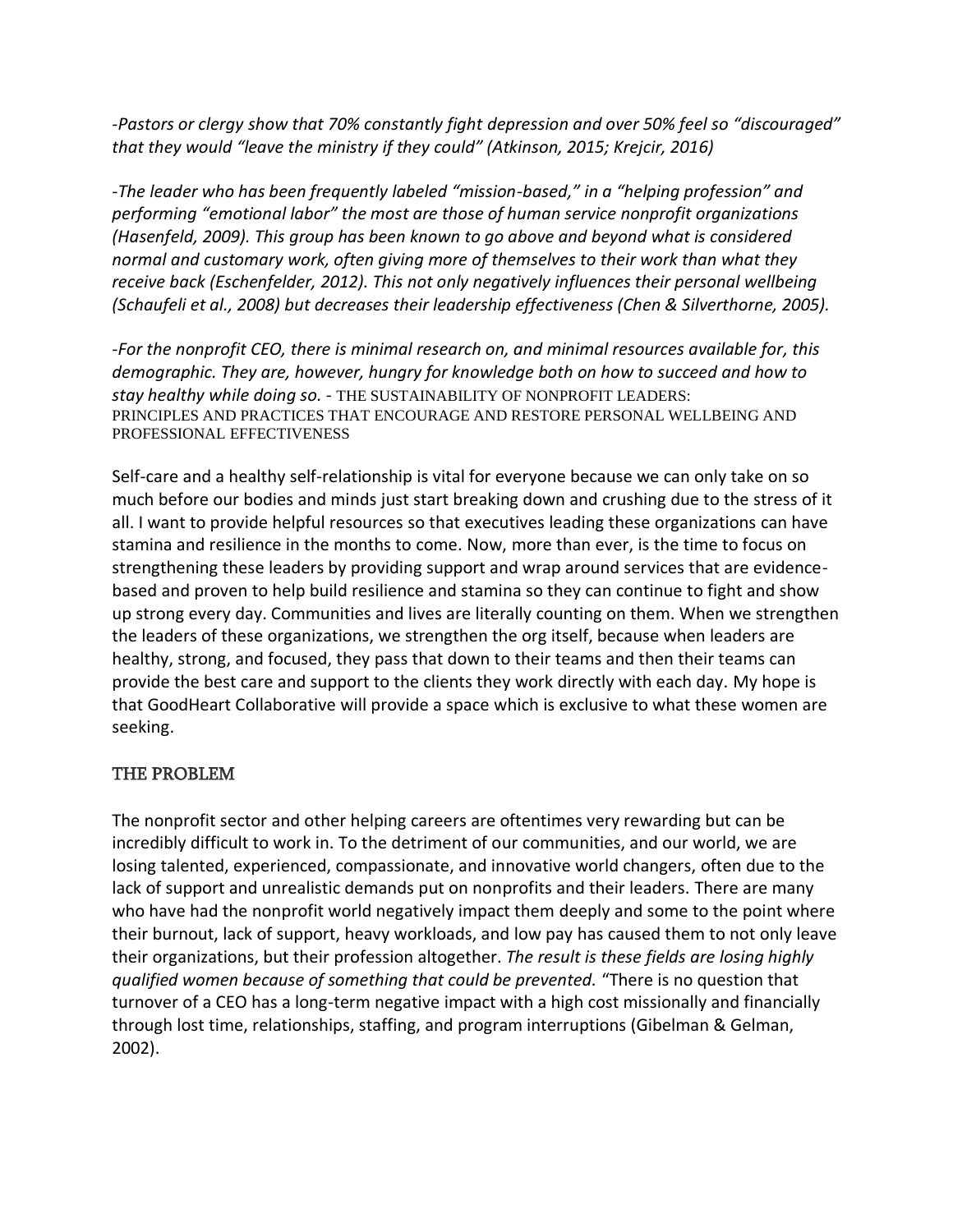The same study, trying to understand the reason for CEO turnover, interviewed CEOs and their boards finding CEOs listed "**health"** as a reason for leaving and, most troubling, found that the board had the following sentiment: "executive burnout and/or stagnation is a perhaps understandable consequence of long tenure on the job.""

Scanning the internet for answers, looking through social media for connections, and participating in multiple online forums to find relatable connections is exhausting and time consuming. I also found tons of guidance and info for leaders to use for their employees but not much at all for the leader themselves. These avenues of information are typically filled with lots of information that is not pertinent to your specific needs and can be filled with a lot of complaining and negativity, leading to deeper feelings of burnout and fatigue.

"These people are sacrificing so much to take on the executive roles of these groups," Rogers said. "We are watching people not just burn out but make themselves sick in service of their communities. It's our job to take care of them." – **article from the Stanford Social Innovation Review - Combatting Burnout in Nonprofit Leaders**

"Intentionally seeking out a support system is vital to long-term success as a CEO. Few jobs have the potential to be lonelier and more stressful than CEO/Executive Director. It can often feel like the weight of the organization is on your shoulders. Deadlines, budgets, boards, [staff,](http://dickerson-bakker.com/paying-more-to-spend-less/) buildings, routine operational issues, and [new initiatives](http://dickerson-bakker.com/improve-leadership-just-say-no/) are just a few of the things that can weigh down a CEO.

"Burnout in therapists and psychiatrists is not [new,](https://pubmed.ncbi.nlm.nih.gov/22951335/) but there is something different with COVID-19 that we need to start talking about before the rush to mental health services becomes even greater and the burden to "heal" shifts solely to our shoulders.

We have to find ways to help mental health clinicians manage these unique challenges as home seeps into work and work seeps into home. Whether we call it compassion fatigue, burnout, vicarious trauma, or just plain old exhaustion, this crisis is going to require all of us to take better care of ourselves." – Newsweek.com

"Sherman says most executives suffering from burnout struggle to openly express what they are going through because of how singular their position is. "The other thing about being an executive is that it's lonely at the top," Sherman notes. "You may be feeling frustrated, you may be feeling burned out, but you have an executive presence and image that you need to portray regardless of how rough the going gets." Despite the difficult situation and the reasons for executive burnout, leaders can be assured that there are options available to them. While there is no silver bullet to fix burnout, our experts agree that dedication to self-care and building personal resiliency must be part of a current healthcare executive's skill set. "I think most people recognize in leadership today that the new competency is resiliency," says Sherman. "If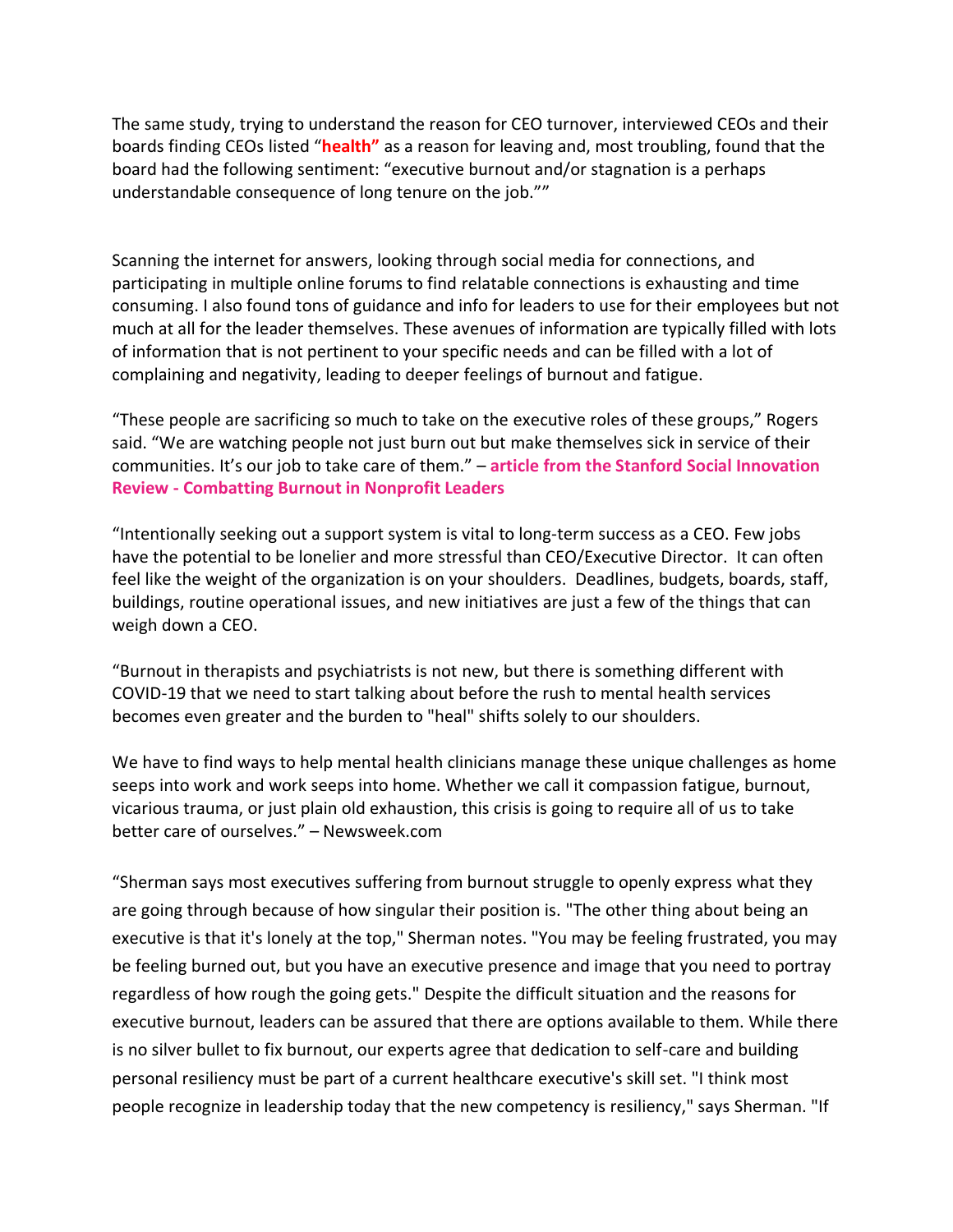you cannot be personally resilient and develop your resiliency skills, you're probably not going to survive." One way of developing resiliency skills is hiring executive coaches so that system leaders can learn to lead through difficulties. Sherman says another key aspect of dealing with stress and avoiding burnout is self-maintenance and for executives to put their issues in perspective, with a particular focus on what they have immediate control over as compared to what they don't. Such examples could be a focus on meditation, mindfulness, and eating well. -**Health Leaders Media**

Compounding the problem is the isolation. You often don't want to talk to your [board](http://dickerson-bakker.com/top-4-triggers-of-board-misbehavior/) about issues, ideas, or intensity until they are fully conceived because you don't want your board to get excited prematurely. At the same time, it can be inappropriate and/or counterproductive to lean into staff who may not have a full picture, have personal agendas, or who may be negatively influenced by your thoughts and concerns. It is easy to feel stuck."

Compassion fatigue may result in poor job performance and plummeting self-esteem, and thus it can even drive some people who experience it out of their professions entirely, says Ms. Dillon. Those who suffer from it can also experience tension in their home lives, or even fall into clinical depression or other mental-health problems, she says." – **Philanthropy.com**

Support groups can make a world of difference in keeping charity workers on the job and effective, **says Dottie Ward-Wimmer, director of children's clinical services at the William Wendt Center for Loss and Healing, a grief-counseling organization in Washington, D.C.**

# **THE SOLUTION**

GoodHeart Collaborative is focused on supporting and providing meaningful connections to female executives who lead helping professions, in order to build and enhance overall resilience and wellbeing for professional long-term sustainability. The social support we get from others goes a long way to helping us be healthy and well. We will offer a podcast highlighting member stories, consulting, and our main service, the GoodHeart App. *GoodHeart App is a restorative digital retreat focused on enhancing professional resilience and boosting overall wellbeing in Female Executives who lead helping professionals. This app features on-demand access to hundreds of expert-led written, audio, and video sessions focused on challenges shared by our members, an opportunity to increase supportive connections digitally and IRL with likeminded leaders in their field, guided journal prompts for gratitude building, and daily interactive mindfulness moments to promote emotional resilience for the day, all in a positive and uplifting digital environment.* 

We cannot be the most effective helpers if we do not also take time to take care of ourselves. This type of work can be especially demanding, stressful, and draining. That is why it is so important to take care of ourselves. You cannot serve others from an empty vessel. Intentionally participating in self-care practices is often overlooked when it comes to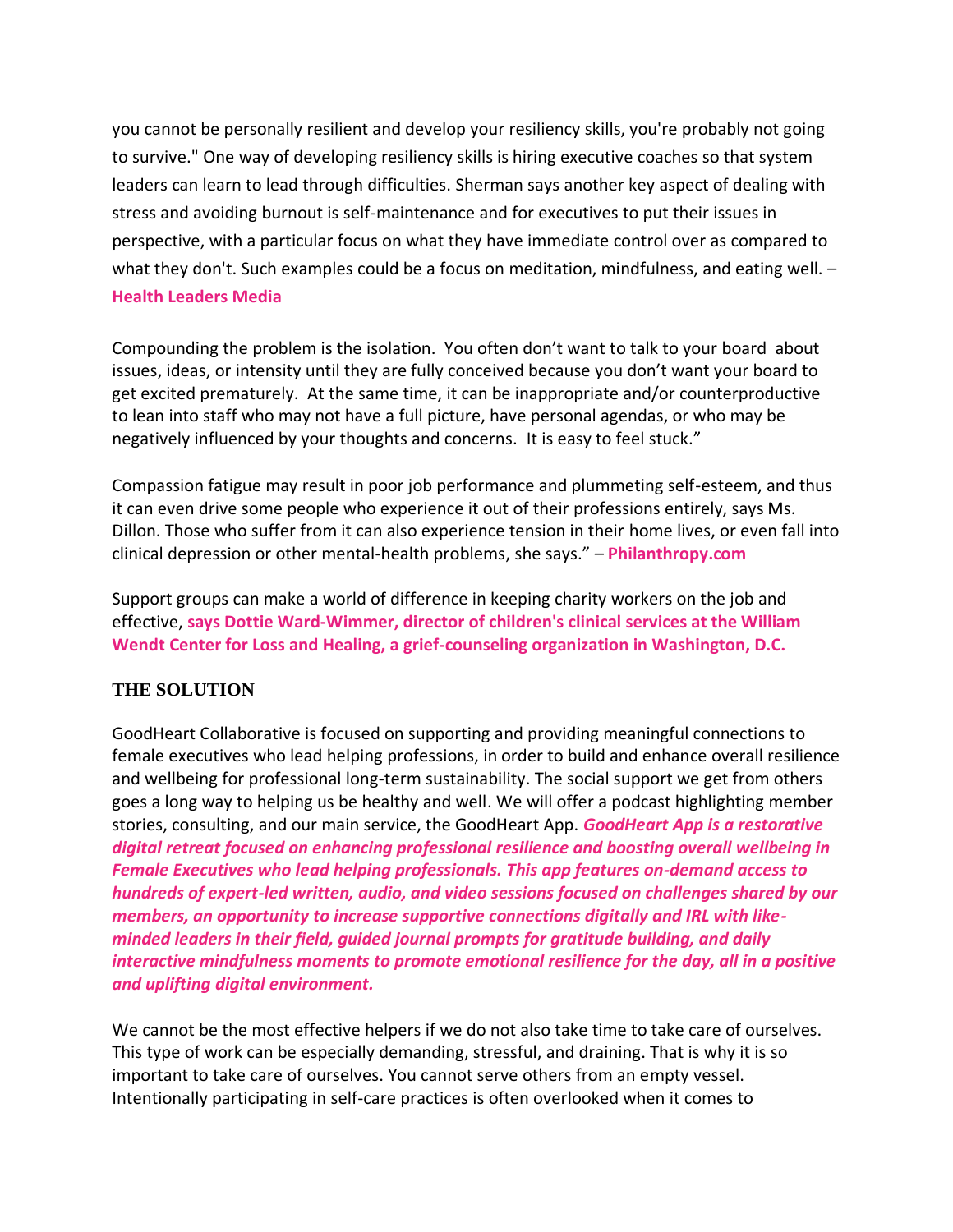professionals at risk for burnout or vicarious trauma. People in these fields typically put everyone else first and don't take the time to take care of themselves. Self-care is vital to the professional's longevity and overall health. Being intentional about it daily, helps to guard against and manage stress that comes our way, as well as helps to enhance our overall wellbeing, and personal and professional functioning. **Emotional regulation, realistic optimism, self-compassion, mindfulness, empathy and self-efficacy** are some of the areas that are studied. Emotionally intelligent leadership is a focus as many effective helping professionals advance to leadership and supervisory roles. The Resiliency in the Helping Professions C.G.S. and C.A.G.S. is grounded in evidence-based approaches that are valuable for career longevity and the professionals' investment in the "self". -

# **Through empirical evidence, there are 5 different domains that GoodHeart Collaborative will focus on for self-care that improve our overall wellbeing and build resilience. These domains will include:** *Psychological, Emotional***,** *Physical***,** *Relational***, and** *Professional.*

The U.S. Department of Health and Human Services (2015) defines individual resilience as the ability to withstand, adapt to, and recover from adversity and stress. In other words, resilience can manifest as maintaining or returning to one's original state of mental health or wellbeing or reaching a more mature and well-developed state of mental health or wellbeing through the use of effective **[coping strategies](https://positivepsychology.com/coping-skills-worksheets/)**.

For example, George Everly, Jr. (2011) describes how organizations can build a resilient organizational culture in an article from the Harvard Business Review.

The framework Everly, Jr. outlines is a simple one:

- People prosper from success creating an environment in which employees have the tools to succeed will help build resilient employees.
- People learn while observing others encourage formal and informal professional groups within the organization and place new employees in successful working groups to encourage them to model that success.
- Encouragement, support, and mentoring are vital interpersonal support is one of the strongest predictors of success and resilience.
- Managing stress is key providing employees with basic training in managing their stress can pay huge dividends in increased productivity and enhanced quality, not to mention fewer absences and healthier employees.

Consistent with this framework, Everly, Jr. notes two impactful things organizations have done to infuse their workforce with resilience, including: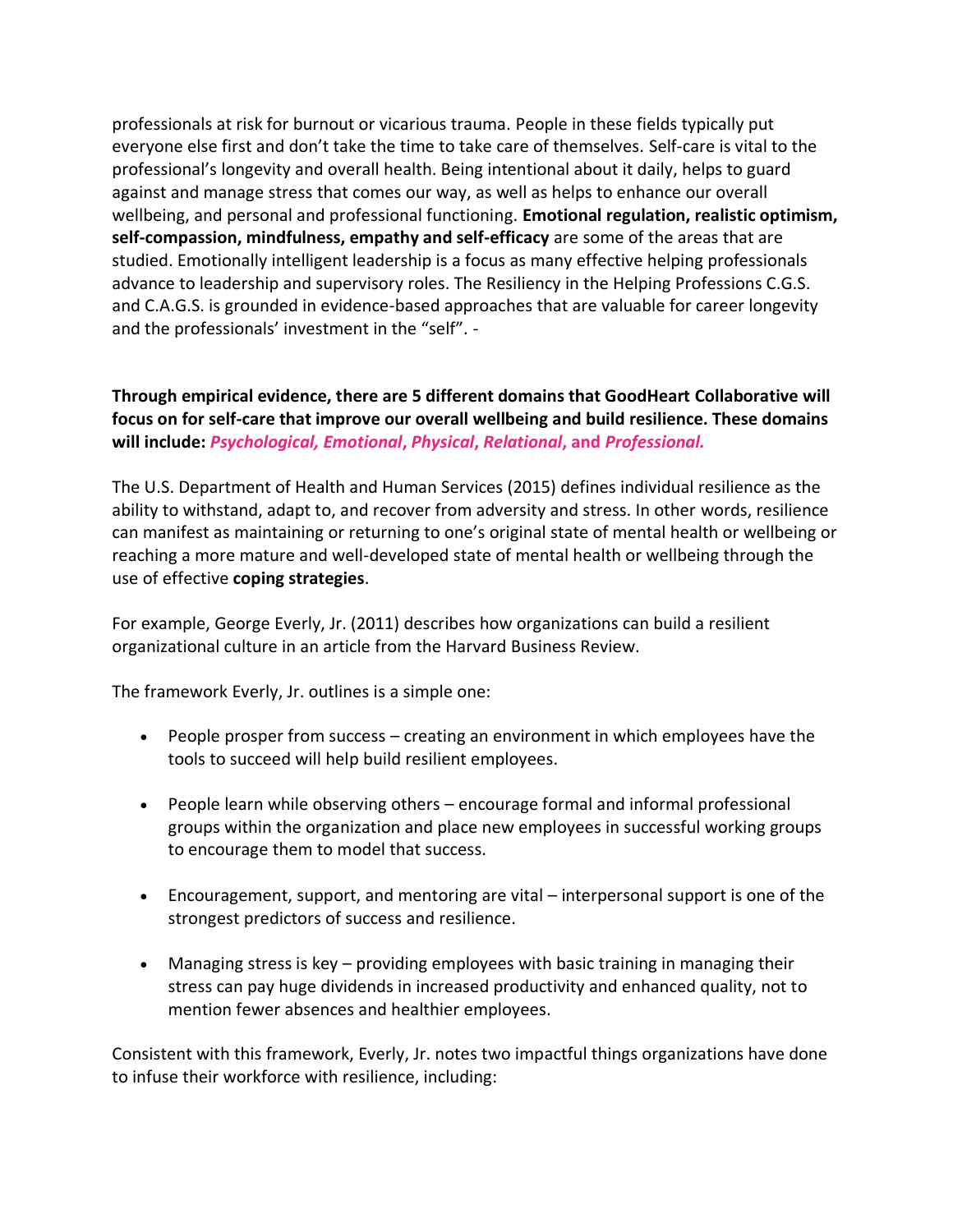- 1. Investing in their leaders by providing training in resilience and resilient leadership skills.
- 2. Investing in all levels of the workforce by promoting employee health and [wellness,](https://positivepsychology.com/wellness-coaches/) in the form of employee wellness programs, workshops on physical fitness and nutrition, and stress management training for employees and their families.

In his latest book, Change Your World: The Science of Resilience and The True Path to Success, Dr. Ungar describes resilience as not so much about being "rugged", but about being "resourced". His message is this, by all means, build up your inner riches, work on your mindset, strengths, thoughts, emotions, and behavior, but don't underestimate the power of your external resources to help you sustain the changes you worked hard to attain. In other words, your support system around you is key to building inner resiliency. So, in order to reach as many of these women as possible, I am developing our first wellbeing lifestyle app called GoodHeart which will build a positive, supportive, and relatable peer to peer digital platform for Female Nonprofit Executives and Female Nonprofit Founders.

This app will feature access to my weekly podcast highlighting members around the world, articles and video content from trusted experts on mental health, wellbeing, healthy living, self care, confidence, and more! GoodHeart app allows for members to connect digitally and IRL through a shared calendar based off of current geographic area. It is focused on highlighting positive stories, sharing resources and knowledge, encouraging each other, providing joy and laughter through content, igniting inspiration, improving wellness and mental health, and sharing lifestyle ideas such fashion, food, and travel. There will also be a daily gratitude journal, inspiring women in history featured each day, and an opportunity to shout out other members on the platform.

In addition, I am planning on hosting an annual summit for members, host a podcast called GoodHeart Gals, and provide consulting and coaching.

# **TARGET MARKET**

# **Female Executives who lead Nonprofits, Emergency Services, Social and Community Services, Law Enforcement Services, Homecare, and Healthcare**

According to Guidestar, There are currently around **2.4 million** registered nonprofits in the USA. **45% are run by female CEOs/EDs**, that's a total of 1,080,000 female nonprofit executives out there today and that is not even counting retired CEO/EDs and/or Female Founders. The goal is to capture 5-10% of that market which equals 108,000 unique subscribers each month. There will be a limited FREE version and then a full access version at \$8 a month. This cost could be covered by the individual, the nonprofit org, or can be gifted by someone else.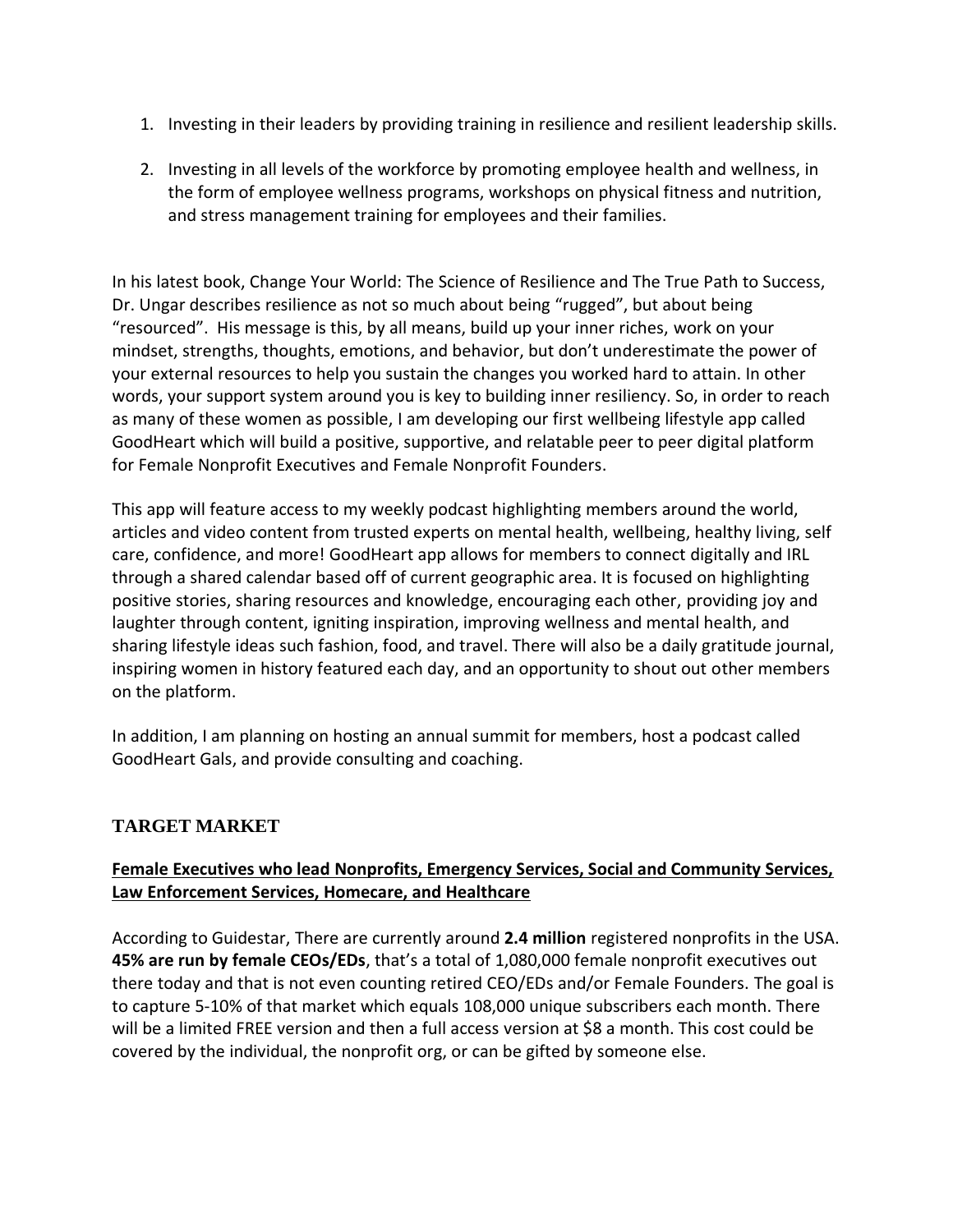*\$2.2 Billion in investments in WellTech startups followed by a growing \$4.2 Trillion Wellness business with a desire to merge with the healthcare industry in a new market*. – Medium.com

# *These numbers do not include the hundreds of thousands of women in the other helping careers fields I will be offering the app to.*

Possible additional revenue streams –

- 1. Premium subscriptions
- 2. In-app purchases
- 3. Event corporate sponsorships
- 4. Speaking engagements
- 5. Affiliate advertising on our website and through podcast sponsors
- 6. Annual event ticket prices from attendees

#### **Future: Spanish language option**

#### **What our app will offer** –

- A digital platform exclusive to our target market where they can safely engage with each other without attracting men looking for relationships.
- An intentionally positive and uplifting community, curated to specifically meet the needs of the members without all of the other political and societal distractions or mindless social media scrolling, which can lead to a decrease in wellness and can negatively impact mental health.
- An "I get it" and "I got you" group of women combatting loneliness and isolation through meaningful connections.
- Expert-led resources that will help members remain effective long-term in their pursuit of a safer and more equitable world by building resilience and increasing overall wellbeing.
- Relationships with peers all around the world for less than the price of a venti coffee!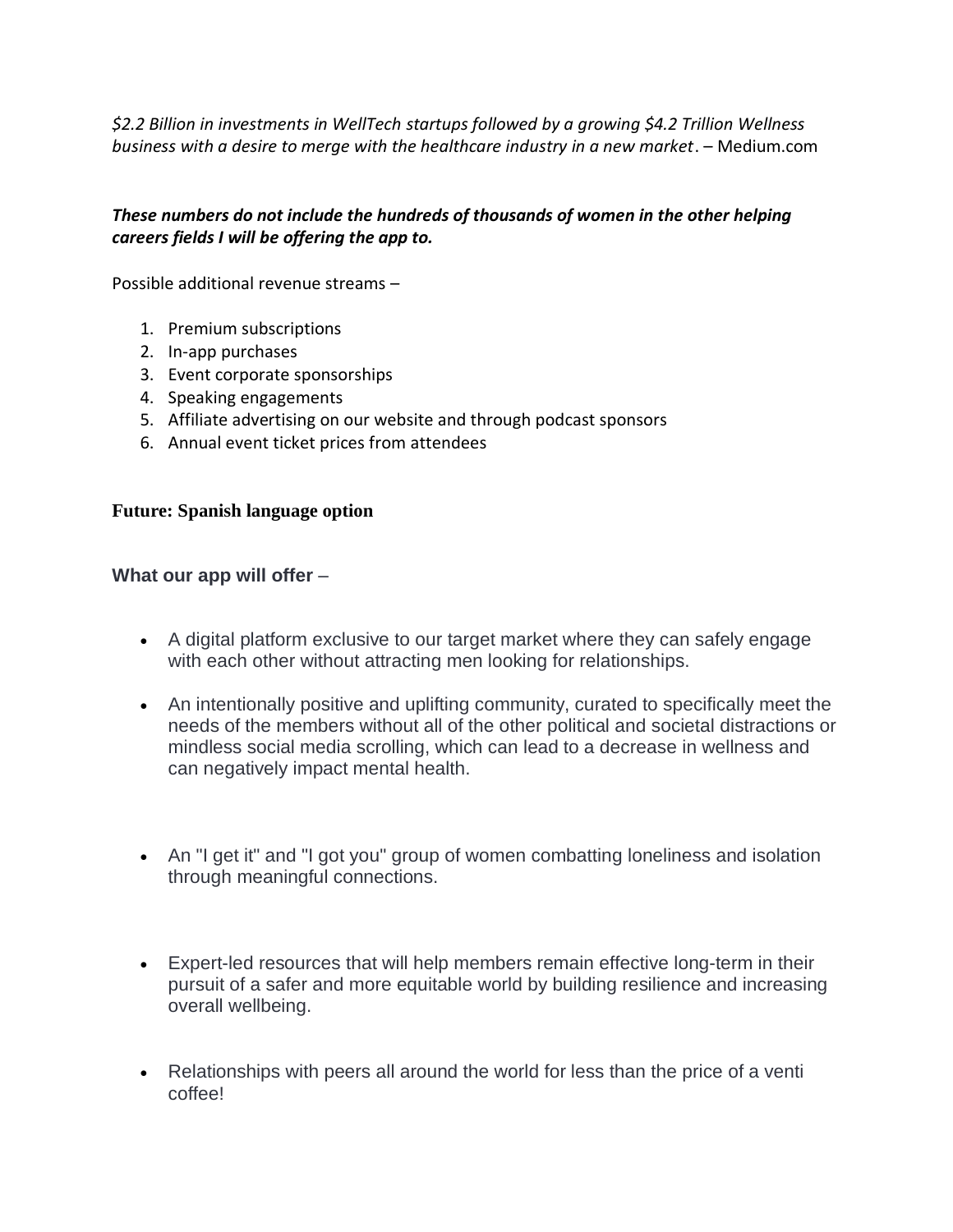**FREE VERSION:** Includes the opportunity to learn about and connect with peers within a 20 miles radius of their location and within their own industry. They can in-app message, ask questions, network, and get to know each other. The app will automatically pull up recommendations for others in that radius and industry.

Includes daily opportunities to view the Member of the Day and the Daily Inspiration Post

#### **For \$8 a month – ALL ACCESS**

\*Includes access to connecting with members in their state within their own industry.

\*Includes access to any events, classes, trainings, or meet ups in any location in the state. The app will automatically pull up recommendations for others in their state.

\*Includes calendar of events for that month, where members can update and add to and other paid members can access to meet in-person with their connection.

\*Includes daily opportunities to uplift and encourage each other through inspirational quotes, success stories, and encouraging mission moments, as well as self-care tips. (All members in their state can view)

\*Full access to guided gratefulness journal and journal sharing

\*Full access to Member Shout-out Board

\*Instead of Daily Self-Care – add *Daily Humor*

- \* Full access to audio sessions
- \* Full access to the topical library
- \* Full access to expert guided self-care and self-love sessions

\*Full access to video chat with connected members

- \* Full access to member conversations (based on geographic location)
- \* Full access to connecting with all members anywhere in the USA and in any industry.
- \* Full access to any events, classes, trainings, curated dinners, or meet ups in all states.

The app will automatically pull up recommendations for other members and classes happening in their state, as well as others around the US in their industry. *This level will also alert others in your area that you are attending the event, class, training, or meet up.*

\*Includes opportunity to advertise job openings within their nonprofit and network for other business opportunities around the USA.

\*Includes daily opportunities to uplift and encourage each other through inspirational quotes, success stories, and encouraging mission moments, as well as self-care tips. (All members can view)

\*Full access to stories about inspiring women in history who have changed the world \*Full access to the topical library – professional growth, personal growth, finances, fundraising, board governance, how to balance work and family, how to be a servant and relational leader, how to manage with empathy, how to live with vision, trauma informed care and leadership, managing people through crisis, strengths-based leadership, how to show mercy, lessons on being called to serve, inspirational fundraising, how to simplify your life, practical tips on pouring into others when you feel empty yourself, cultivating your heart for others, how to use your story to help bring others hope, leadership principles,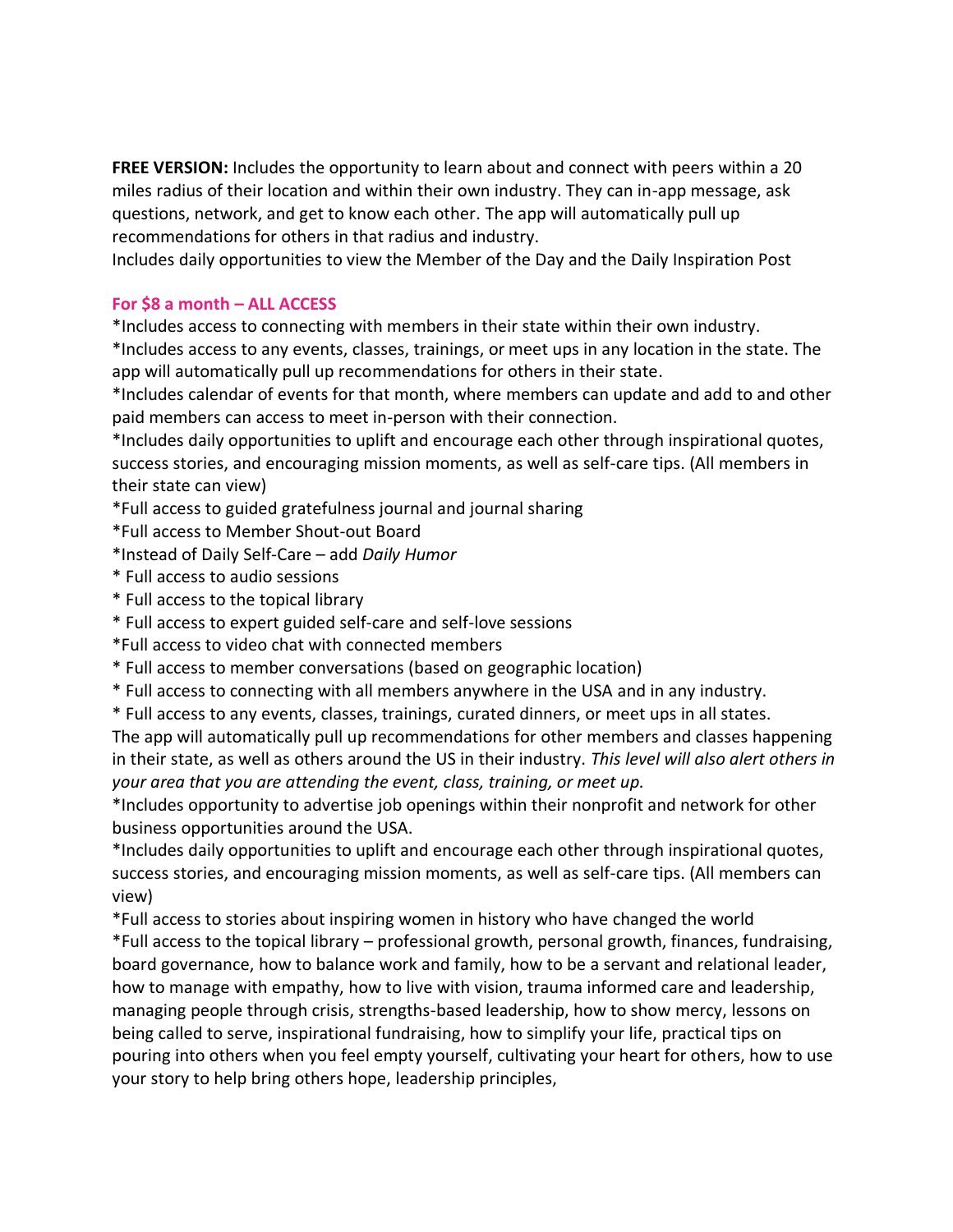\*Full access to expert guided self-care and self-love sessions – topics on vicarious trauma, compassion fatigue, mindfulness, grief and loneliness, burnout, worry and anxiety, imposter syndrome, boundaries, battles professional women face, divorce and relationship struggles, how to overcome, how to advocate and champion for yourself, beauty and true inner strength, how to stay positive, how to lead courageously, how to love when you've been hurt, how to dream big and wildly

\*Full access to member forum (based on geographic location)

**IN-APP PAID FEATURE:** Text or video chat with experts or licensed professionals with questions, advice, or guidance

**IN-APP PAID FEATURE:** Watch and download short videos that will help you in your nonprofit work

**Next phase of the app**: Will include more options for tracking progress and improvements in mental health and wellness through assessments and periodic surveys. Also add tracking and incentives/rewards for engaging regularly in the app.

# **OUR START UP TEAM:**

# **Kristen Harness, Founder and CEO**

My vision for GoodHeart Collaborative was birthed out of my experience being the Founder and CEO of a nonprofit called Extended Hands of Hope for almost 7 years. While starting this organization, I was told multiple times by a variety of people that I wouldn't succeed because the other homes like this didn't last past 2 months, I didn't have the social work experience or education, and that it was just too difficult and too expensive to start up and maintain. Out of sheer stubbornness, tenacity, business acumen, hard work, grit, compassion, and perseverance, I took Extended Hands of Hope from just a vision of 1 person, to the only safe home for this population in the Denver metro and surrounding areas, employing 25 people at a time; expanded our reach by developing and implementing multiple additional programs which provide a holistic treatment model for this population; developed and launched a social enterprise of which I secured \$150,000 in startup funding, and have raised close to 4 million dollars to fulfill our mission and work. My story and experience resonate with so many other female nonprofit executives and female nonprofit founders. I carry the vision, the startup experience, and the story that will connect the members to the mission of this business. I have served as Founder, CEO, Board Member, Consultant, and Volunteer across my time in nonprofit work. I have a track record of proven effective leadership skills and know what it takes to start up and scale a business.

# **Bobby Harness, PMP CSM, Co-Founder and Technical Manager**

Bobby is a Certified Project Management Professional (PMP), Scrum Master (CSM) and Scaled Agile Framework leader (certified SAFe 5 Agilist) with over 13 years in large enterprise IT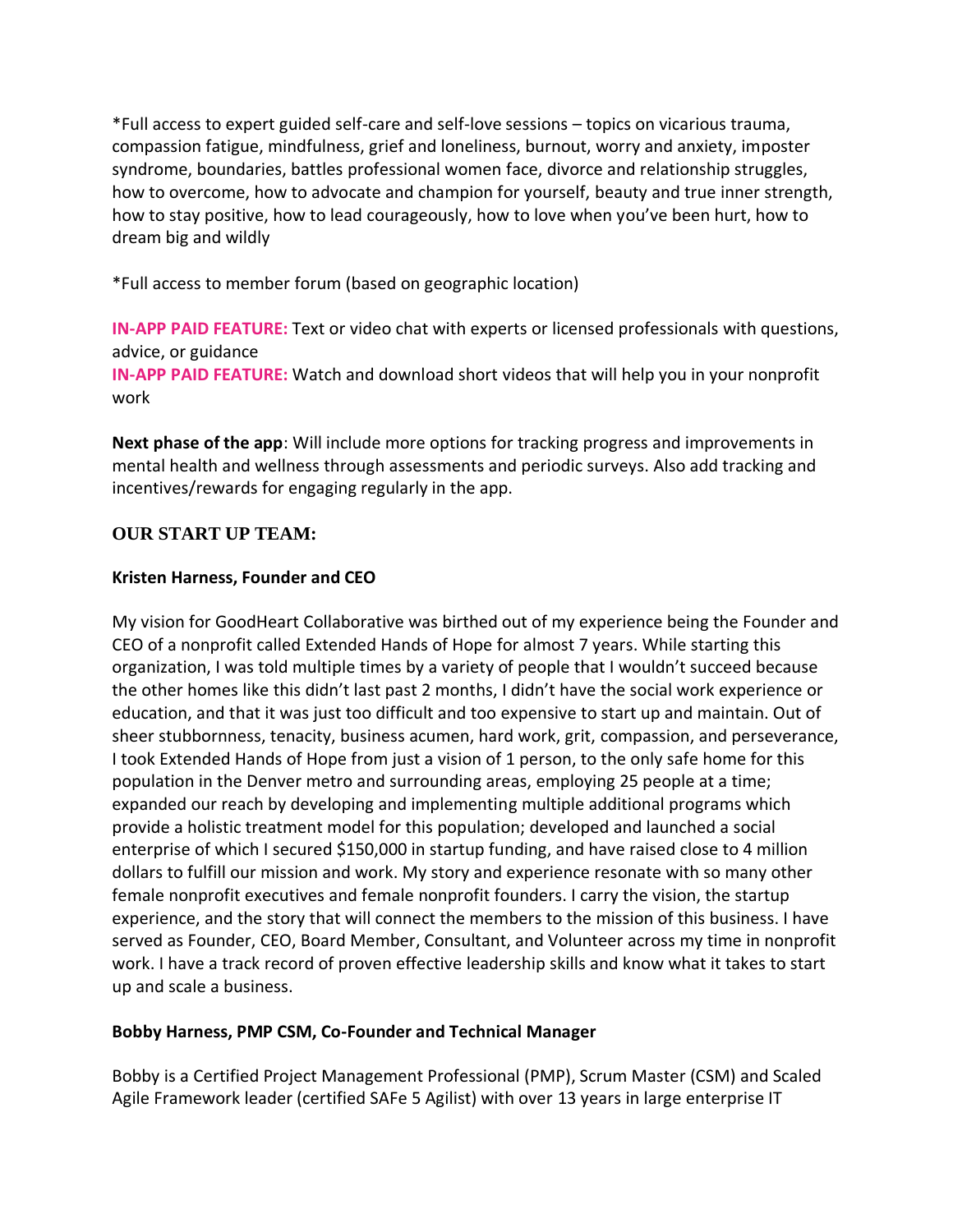experience, 2 years as a Scrum Master for a successful mobile development scrum team, 8 years collaborating successfully with Product Managers in Agile development organizations, and 6 years' experience as a consultant working face-to-face with public and private sector clients on software, hardware and professional services engagements. Bobby works closely with our professional app development team and manages the project on a daily basis.

#### **MARKETING STRATEGY:**

**Our top competitors are Sanity and Self and Shine. Both apps are wellness selfcare apps for women which have a growing userbase over the past 2 years. Sanity and Self has over 1,000,000 users and Shine has over 5,000,000 users.**

GoodHeart Collaborative's mission resonates with our target market because of our values, purpose and meaning. Our marketing strategy will include a pre-launch, a soft-launch, and a hard launch phase. My goal is to get as many downloads as possible the first week of the hard launch phase. The more rapidly the app gets downloads, the higher it will rank in the App Store search results.

Pre-launch Phase consists of a 4-week long beta test with up to 100 beta users who may fall into the target market but may also comprise of people from all industries and backgrounds. These beta testers will provide feedback on app features, flow, ease of use, signup and onboarding process, design, and much more. Beta users will be personally invited and chosen by me utilizing my current network and social media followers.

Soft Launch Phase consists of 4 weeks of reaching out to influential Female Nonprofit Executives and Nonprofit Founders that I currently am connected in order to have them test the app and promote our app launch on their social media platforms and within their networks. I will also be connecting with my current foundation partners to request that they promote the app to their networks and on their social media as well.

We have tentative plans to release our app in February 2021, with the understanding that there may be a delay in release due to a longer approval process in the app store and other outside determining factors.

Before our hard launch, we will have created a professional and exciting landing page at goodheart.app which will help with some early search engine optimization, provide more information on the app and other parts of the business, allow for potential advertisements, and creating some hype around the app. After the landing page is complete, I will reach out to all of my current connections in the media, publications, and other key influencers who can help provide exposure of the new app, honest reviews, excitement for the launch date, blog posts, and connections to potential new members.